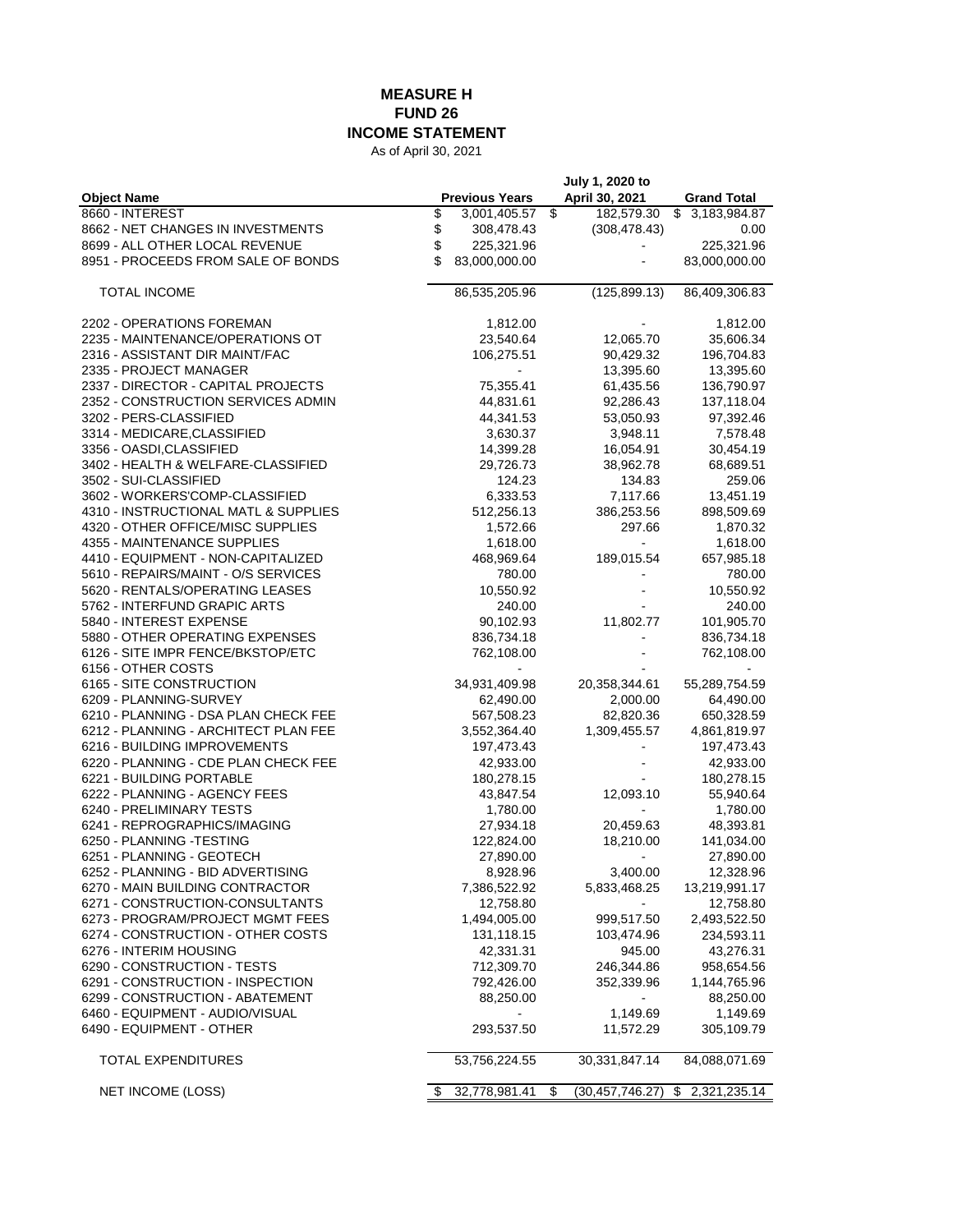## **BALANCE SHEET**

Year To Date for Month Ending April 30, 2021

| <b>ASSETS</b><br>CASH (9110)<br>FAIR VALUE ADJUSTMENT TO CASH (9111)<br>ACCTS REC MANUAL (9205)<br>DUE FROM OTHER FUNDS (9310)                                                   | 2,349,772.83<br>0.00               |
|----------------------------------------------------------------------------------------------------------------------------------------------------------------------------------|------------------------------------|
| <b>TOTAL ASSETS</b>                                                                                                                                                              | \$2,349,772.83                     |
| <b>LIABILITIES</b><br>ACCTS PAY MANUAL (9510)<br>ACCTS PAY AUTO MATIC (9519)<br>AUTO YEAR END PAYROLL ACCRUAL (9521)<br>CA USE TAX LIABILITY (9552)<br>DUE TO OTHER FUNDS (9610) | 2,428.86<br>26,108.83              |
| <b>TOTAL LIABILITIES</b>                                                                                                                                                         | 28,537.69                          |
| <b>FUND BALANCE</b><br>BEGINNING FUND BALANCE (9791)<br>EXCESS REVENUE OVER EXPENDITURES                                                                                         | 32,778,981.41<br>(30, 457, 746.27) |
| <b>TOTAL FUND BALANCE</b>                                                                                                                                                        | 2,321,235.14                       |
| TOTAL LIABILITIES AND FUND BALANCE                                                                                                                                               | 2,349,772.83                       |
|                                                                                                                                                                                  |                                    |

0.00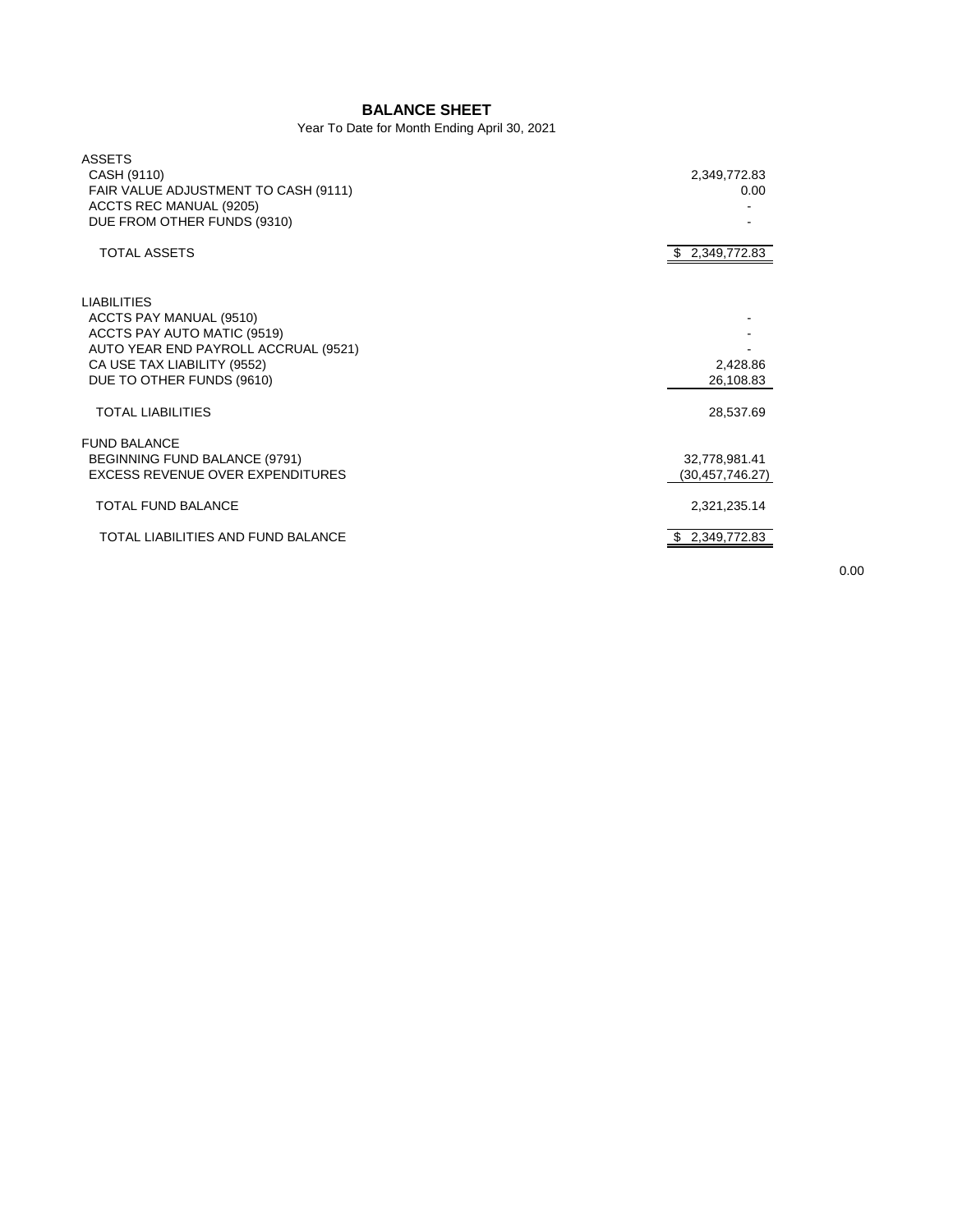## **GO BOND SERIES 2018 FUND 26 EXPENDITURE DETAIL BY SITE AS OF APRIL 30, 2021**

|             |                 | <b>Current Year</b> |                                                       | <b>Previous</b> | July 1, 2020 to     |                     |
|-------------|-----------------|---------------------|-------------------------------------------------------|-----------------|---------------------|---------------------|
| <u>Site</u> |                 | <u>Job #</u>        | <u>Vendor</u>                                         | Years           | April 30, 2021      | <b>Grand Total</b>  |
| 000         | <b>DISTRICT</b> |                     | <b>ADMIN FEE</b>                                      | 90,102.93       | 11,802.77           | 101,905.70          |
|             |                 |                     | <b>VERIFICATION</b>                                   | 250.00          |                     | 250.00              |
|             |                 |                     | OFF STATEMENT                                         | 1,375.00        |                     | 1,375.00            |
|             |                 |                     | <b>CONTINGENCY</b>                                    | 1,900.00        |                     | 1,900.00            |
|             |                 |                     | <b>BIDDING</b>                                        | 1,425.00        |                     | 1,425.00            |
|             |                 |                     | <b>BUYER NOTICE</b>                                   | 500.00          |                     | 500.00              |
|             |                 |                     | <b>RATING AGENCY</b>                                  | 96,000.00       |                     | 96,000.00           |
|             |                 |                     | <b>AGENT FEE</b>                                      | 1,800.00        |                     | 1,800.00            |
|             |                 |                     | <b>FINANCIAL ADV</b>                                  |                 |                     | 60,250.00           |
|             |                 |                     |                                                       | 60,250.00       |                     |                     |
|             |                 |                     | <b>GO BOND 2018</b>                                   | 601,734.18      |                     | 601,734.18          |
|             |                 |                     | <b>BOND COUNSEL</b><br>PAYROLL                        | 71,500.00       |                     | 71,500.00           |
| 020         | ANAHEIM         |                     | <b>CRISP IMAGING</b>                                  | 216.17          |                     | 216.17              |
|             |                 |                     | <b>CULVER NEWLIN</b>                                  |                 |                     |                     |
|             |                 |                     |                                                       | 1,203.79        | 1,960.79            | 3,164.58            |
|             |                 |                     | <b>INDEPENDENT</b>                                    | 474.00          |                     | 474.00              |
|             |                 |                     | WOLVERINE FENCE COMPANY INC                           | 227,050.00      |                     | 227,050.00          |
| 021         | WESTERN         |                     | ABE'S PLUMBING                                        | 1,200.00        |                     | 1,200.00            |
|             |                 |                     | <b>CRISP IMAGING</b>                                  | 229.28          |                     | 229.28              |
|             |                 |                     | DIVISION OF THE STATE ARCHITECT                       | 14,598.25       |                     | 14,598.25           |
|             |                 |                     | <b>FAST TRACK CONSTRUCTION CORPORATION</b>            | 2,972,751.02    |                     | 2,972,751.02        |
|             |                 |                     | <b>GHATAODE BANNON ARCHITECTS</b>                     | 280,042.06      |                     | 280,042.06          |
|             |                 |                     | <b>INDEPENDENT</b>                                    | 967.20          |                     | 967.20              |
|             |                 |                     | J AND A FENCE                                         | 98,840.00       |                     | 98,840.00           |
|             |                 |                     | <b>JM AND J CONTRACTORS</b>                           | 52,305.00       |                     | 52,305.00           |
|             |                 |                     | KNOWLAND CONSTRUCTION SERVICES LLC                    | 30,498.00       |                     | 30,498.00           |
|             |                 |                     | <b>KNOX COMPANY</b>                                   | 128.22          |                     | 128.22              |
|             |                 |                     |                                                       |                 |                     |                     |
|             |                 |                     | MAR WESTERN FIELD BANNER                              | 240.00          |                     | 240.00              |
|             |                 |                     | NB CONSULTING ENGINEERS INC                           | 29,400.00       |                     | 29,400.00           |
|             |                 |                     | PRO CRAFT CONSTRUCTION INC                            | 24,710.00       |                     | 24,710.00           |
|             |                 |                     | TIME AND ALARM SYSTEM                                 | 94,950.12       |                     | 94,950.12           |
|             |                 |                     | <b>TWINING CONSULTING</b>                             | 53,691.75       |                     | 53,691.75           |
|             |                 | 21004               | <b>GHATAODE BANNON ARCHITECTS</b>                     |                 | 50,250.00           | 50,250.00           |
|             |                 | 21004               | <b>GIANNELLI ELECTRIC INC</b>                         |                 | 11,075.00           | 11,075.00           |
|             |                 | 21004               | <b>INDEPENDENT</b>                                    |                 | 1,530.00            | 1,530.00            |
|             |                 | 21005               | <b>GHATAODE BANNON ARCHITECTS</b>                     |                 | 49,452.50           | 49,452.50           |
|             |                 | 21005               | NB CONSULTING ENGINEERS INC                           |                 | 22,350.00           | 22,350.00           |
| 022         | <b>MAGNOLIA</b> |                     | ARMSTRONG & BROOKS CONSULTING ENGINEERS               |                 | 695.00              | 695.00              |
|             |                 |                     | CALIFORNIA GEOLOGICAL SURVEY                          | 7,200.00        |                     | 7,200.00            |
|             |                 |                     | <b>CRISP IMAGING</b>                                  | 1,099.92        |                     | 1,099.92            |
|             |                 |                     | <b>CULVER NEWLIN</b>                                  | 131,407.70      |                     | 131,407.70          |
|             |                 |                     | DIVISION OF THE STATE ARCHITECT                       | 116,750.00      |                     | 116,750.00          |
|             |                 |                     | <b>ENCORP</b>                                         |                 |                     |                     |
|             |                 |                     |                                                       | 21,781.00       |                     | 21,781.00           |
|             |                 |                     | <b>INDEPENDENT</b>                                    | 1,492.00        |                     | 1,492.00            |
|             |                 |                     | KNOWLAND CONSTRUCTION SERVICES LLC                    | 20,680.00       | 113,389.92          | 134,069.92          |
|             |                 |                     | NB CONSULTING ENGINEERS INC                           | 8,990.00        |                     | 8,990.00            |
|             |                 |                     | PERKINS EASTMAN ARCHITECTS DCP                        | 534,873.29      |                     | 534,873.29          |
|             |                 |                     | SOCAL FLOW TESTING                                    | 680.00          |                     | 680.00              |
|             |                 |                     | <b>SWRCB</b>                                          |                 | 509.00              | 509.00              |
|             |                 |                     | <b>TWINING CONSULTING</b>                             | 135,415.00      | ٠                   | 135,415.00          |
|             |                 |                     | UTIL LOCATE                                           | 24,100.00       |                     | 24,100.00           |
|             |                 | 22003               | <b>CRISP IMAGING</b>                                  |                 | 1,694.14            | 1,694.14            |
|             |                 | 22003               | JOHNSON FAVARO                                        |                 | 650,980.09          | 650,980.09          |
|             |                 | 22003               | NB CONSULTING ENGINEERS INC                           |                 | 44,820.00           | 44,820.00           |
|             |                 | 22004               | <b>CITY OF ANAHEIM</b>                                |                 | 2.387.10            | 2,387.10            |
|             |                 | 22004               | PERKINS EASTMAN ARCHITECTS DCP                        |                 | 117,793.43          | 117,793.43          |
|             |                 | 22004               | THE NAZERIAN GROUP                                    |                 | 4,800,085.70        | 4,800,085.70        |
|             |                 | 22004               | <b>TWINING CONSULTING</b>                             |                 | 102,857.31          | 102,857.31          |
|             |                 | 22005               | <b>CRISP IMAGING</b>                                  |                 | 287.74              | 287.74              |
|             |                 |                     |                                                       |                 |                     |                     |
|             |                 | 22005<br>22005      | DIVISION OF THE STATE ARCHITECT<br><b>INDEPENDENT</b> |                 | 52,750.00<br>930.00 | 52,750.00<br>930.00 |
| 023         | SAVANNA         |                     | <b>AUHSD - GRAPHIC ARTS</b>                           | 144.00          |                     | 144.00              |
|             |                 |                     |                                                       |                 |                     |                     |
|             |                 |                     | CALIFORNIA DEPARTMENT OF EDUC.                        | 9,088.72        |                     | 9,088.72            |
|             |                 |                     | <b>CITY OF ANAHEIM</b>                                | 6,837.04        |                     | 6,837.04            |
|             |                 |                     | <b>CRISP IMAGING</b>                                  | 693.22          |                     | 693.22              |
|             |                 |                     | <b>CULVER NEWLIN</b>                                  | 3,800.88        | 135,159.67          | 138,960.55          |
|             |                 |                     | DIVISION OF THE STATE ARCHITECT                       | 118,245.51      | ٠                   | 118,245.51          |
|             |                 |                     | <b>ENCORP</b>                                         | 27,077.00       | ä,                  | 27,077.00           |
|             |                 |                     | ERICKSON HALL CONSTRUCTION CO                         | 13,777,027.21   |                     | 13,777,027.21       |
|             |                 |                     | HAULAWAY STORAGE CONTAINERS INC.                      | 2,823.20        |                     | 2,823.20            |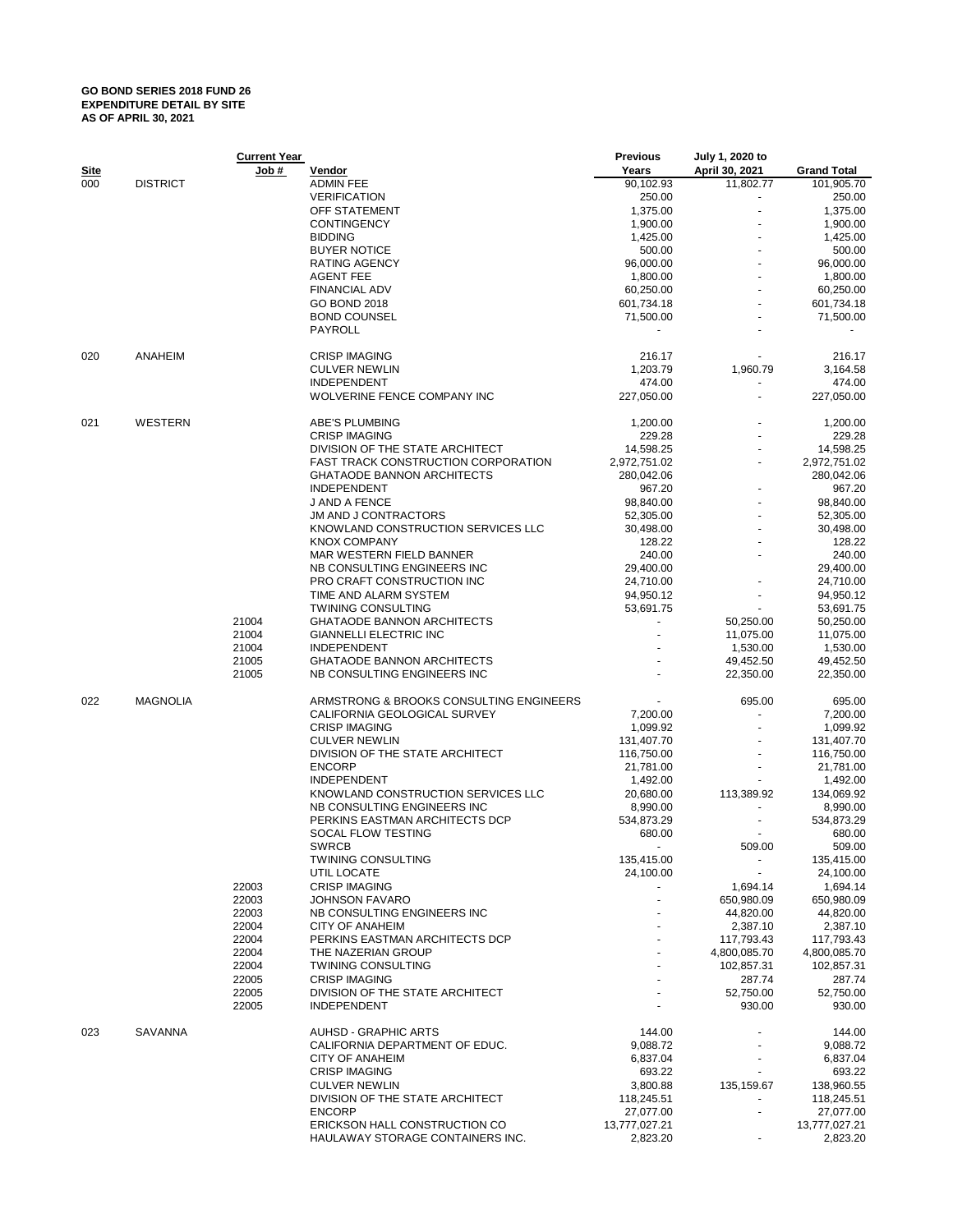|     |                   |                | <b>INDEPENDENT</b>                                                   | 474.00                  |                          | 474.00                  |
|-----|-------------------|----------------|----------------------------------------------------------------------|-------------------------|--------------------------|-------------------------|
|     |                   |                | <b>IVL CONTRACTORS INC</b>                                           | 166,231.00              |                          | 166,231.00              |
|     |                   |                | <b>JM AND J CONTRACTORS</b>                                          | 29,500.00               |                          | 29,500.00               |
|     |                   |                | KARCHER ENVIRONMENTAL INC                                            | 88,250.00               |                          | 88,250.00               |
|     |                   |                | KNOWLAND CONSTRUCTION SERVICES LLC<br><b>KYA SERVICES</b>            | 228,351.50<br>16,881.81 |                          | 228,351.50<br>16,881.81 |
|     |                   |                | <b>PAYROLL</b>                                                       | 978.65                  | 4.94                     | 983.59                  |
|     |                   |                | PERKINS EASTMAN ARCHITECTS DCP                                       | 343,108.97              | (3,673.51)               | 339,435.46              |
|     |                   |                | QUICK CRETE PRODUCTS CORP                                            | 87,193.46               | ÷                        | 87,193.46               |
|     |                   |                | SHELF MASTER INC.                                                    | 749.48                  |                          | 749.48                  |
|     |                   |                | <b>SWRCB</b>                                                         | 1,136.00                |                          | 1,136.00                |
|     |                   |                | <b>TWINING CONSULTING</b>                                            | 154,036.75              | $\blacksquare$           | 154,036.75              |
|     |                   | 23003          | ERICKSON HALL CONSTRUCTION CO                                        |                         | 13,127.00                | 13,127.00               |
| 024 | <b>LOARA</b>      |                | GIANNELLI ELECTRIC INC.                                              | 1,105.50                |                          | 1,105.50                |
|     |                   |                | MONTGOMERY HARDWARE CO.                                              | 12,781.28               |                          | 12,781.28               |
|     |                   |                | PAYROLL                                                              | 17.76                   |                          | 17.76                   |
| 025 | KATELLA           |                | <b>CULVER NEWLIN</b>                                                 | 33,580.71               |                          | 33,580.71               |
| 027 | <b>KENNEDY</b>    |                | <b>AUHSD - GRAPHIC ARTS</b>                                          | 453.00                  |                          | 453.00                  |
|     |                   |                | BALFOUR BEATTY CONSTRUCTION LLC                                      | 821,468.50              |                          | 821,468.50              |
|     |                   |                | CALIFORNIA DEPARTMENT OF EDUC.                                       | 2,450.00                |                          | 2,450.00                |
|     |                   |                | <b>CRISP IMAGING</b>                                                 | 474.47                  |                          | 474.47                  |
|     |                   |                | <b>CULVER NEWLIN</b>                                                 | 10,224.61               | 34,777.99                | 45,002.60               |
|     |                   |                | <b>CUMMING CONSTRUCTION MANAGEMENT INC</b>                           | 56,960.00               |                          | 56,960.00               |
|     |                   |                | <b>CUSTOM SIGNS INC</b><br><b>DIGITAL ELECTRIC INC.</b>              | 1,823.75                |                          | 1,823.75                |
|     |                   |                | DIVISION OF THE STATE ARCHITECT                                      | 6,868.00<br>38,782.71   | 1,650.00                 | 6,868.00<br>40,432.71   |
|     |                   |                | ECONOMY RENTALS INC                                                  | 10,550.92               | $\frac{1}{2}$            | 10,550.92               |
|     |                   |                | <b>ENCORP</b>                                                        | 3,010.00                | $\blacksquare$           | 3,010.00                |
|     |                   |                | KNOWLAND CONSTRUCTION SERVICES LLC                                   | 41,191.00               |                          | 41,191.00               |
|     |                   |                | <b>PAYROLL</b>                                                       | 1,038.77                | 0.92                     | 1,039.69                |
|     |                   |                | RUHNAU CLARKE ARCHITECTS                                             | 40,435.00               | $\overline{a}$           | 40,435.00               |
|     |                   |                | <b>SWRCB</b>                                                         | 610.00                  |                          | 610.00                  |
|     |                   |                | <b>TWINING CONSULTING</b>                                            | 28,776.50               |                          | 28,776.50               |
| 028 | <b>CYPRESS</b>    |                | <b>AUHSD - GRAPHIC ARTS</b>                                          | 60.00                   |                          | 60.00                   |
|     |                   |                | BALFOUR BEATTY CONSTRUCTION LLC                                      | 644,659.00              |                          | 644,659.00              |
|     |                   |                | <b>CRISP IMAGING</b>                                                 | 881.26                  |                          | 881.26                  |
|     |                   |                | <b>CULVER NEWLIN</b>                                                 | 22,066.48               |                          | 22,066.48               |
|     |                   |                | CUMMING CONSTRUCTION MANAGEMENT INC                                  | 7,440.00                |                          | 7,440.00                |
|     |                   |                | DIGITAL ELECTRIC INC.                                                | 3,736.00                |                          | 3,736.00                |
|     |                   |                | <b>JM AND J CONTRACTORS</b><br>KNOWLAND CONSTRUCTION SERVICES LLC    | 17,500.00               | $\overline{a}$           | 17,500.00               |
|     |                   |                | OC ENVIRONMENTAL                                                     | 55,355.00<br>497.00     |                          | 55,355.00<br>497.00     |
|     |                   |                | PAYROLL                                                              | 1,868.15                | 9.23                     | 1,877.38                |
|     |                   |                | PERKINS EASTMAN ARCHITECTS DCP                                       | 5,651.31                |                          | 5,651.31                |
|     |                   |                | QUICK CRETE PRODUCTS CORP                                            | 66,751.14               |                          | 66,751.14               |
|     |                   |                | RUHNAU CLARKE ARCHITECTS                                             | 214,536.63              | ä,                       | 214,536.63              |
|     |                   |                | <b>SWRCB</b>                                                         | 652.00                  |                          | 652.00                  |
|     |                   |                | <b>TWINING CONSULTING</b>                                            | 33,910.00               |                          | 33.910.00               |
|     |                   |                | VITAL INSPECTION SERVICES INC                                        | 1,539.00                |                          | 1,539.00                |
|     |                   |                | WOLVERINE FENCE COMPANY INC                                          | 11,950.00               |                          | 11,950.00               |
|     |                   | 28006          | RUHNAU CLARKE ARCHITECTS                                             | $\blacksquare$          | 5,651.31                 | 5,651.31                |
| 031 | <b>BROOKHURST</b> |                | <b>FENCECORP INC</b>                                                 | 450.00                  | $\overline{\phantom{a}}$ | 450.00                  |
|     |                   |                | GIANNELLI ELECTRIC INC.                                              | 1,105.50                |                          | 1,105.50                |
|     |                   | 31003          | MIKE ELAM CONSTRUCTION                                               | $\blacksquare$          | 3,857.75                 | 3,857.75                |
| 032 | ORANGEVIEW        |                | <b>CULVER NEWLIN</b>                                                 | 12,564.45               | 15,686.55                | 28,251.00               |
|     |                   |                | DIVISION OF THE STATE ARCHITECT                                      | 810.00                  |                          | 810.00                  |
|     |                   |                | <b>GHATAODE BANNON ARCHITECTS</b>                                    | 5,950.00                |                          | 5,950.00                |
|     |                   |                | <b>INDEPENDENT</b>                                                   | 431.00                  |                          | 431.00                  |
|     |                   | 32003          | <b>CRISP IMAGING</b>                                                 |                         | 89.96                    | 89.96                   |
|     |                   | 32003          | DIVISION OF THE STATE ARCHITECT<br><b>GHATAODE BANNON ARCHITECTS</b> |                         | 320.36                   | 320.36                  |
|     |                   | 32003<br>32003 | JM AND J CONTRACTORS                                                 |                         | 2,550.00<br>91,259.00    | 2,550.00<br>91,259.00   |
|     |                   | 32003          | <b>TWINING CONSULTING</b>                                            |                         | 3,971.37                 | 3,971.37                |
|     |                   | 32003          | VITAL INSPECTION SERVICES INC                                        |                         | 18,180.00                | 18,180.00               |
| 034 | WALKER            |                | <b>CULVER NEWLIN</b>                                                 | 106,398.00              | $\overline{\phantom{a}}$ | 106,398.00              |
| 035 | DALE              |                | ALEX MOVING AND STORAGE                                              | 7,820.00                |                          | 7,820.00                |
|     |                   |                | AMERICAN FENCE COMPANY INC                                           | 1,341.30                |                          | 1,341.30                |
|     |                   |                | AUDIO VISUAL INNOVATIONS INC                                         | 24,541.20               | 1,149.69                 | 25,690.89               |
|     |                   |                | <b>AUHSD - GRAPHIC ARTS</b>                                          | 378.00                  |                          | 378.00                  |
|     |                   |                | CALIFORNIA DEPARTMENT OF EDUC.                                       | 21,383.95               |                          | 21,383.95               |
|     |                   |                | CITY OF ANAHEIM                                                      | 1,833.88                |                          | 1,833.88                |
|     |                   |                | <b>CONTAINER ALLIANCE</b>                                            | 8,530.63                |                          | 8,530.63                |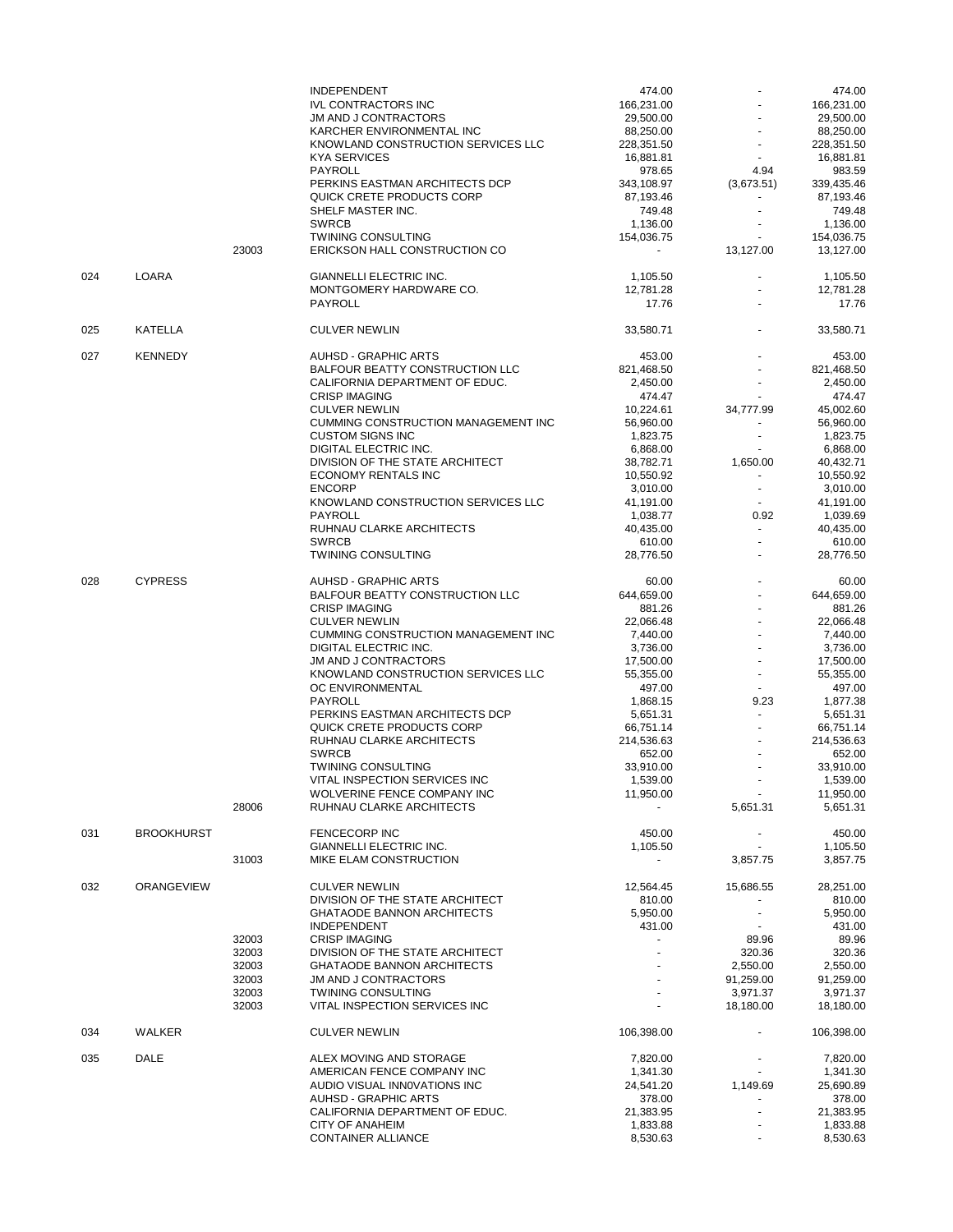|     |                 |                | <b>CRISP IMAGING</b>                                        |                |                        | 10,369.36              |
|-----|-----------------|----------------|-------------------------------------------------------------|----------------|------------------------|------------------------|
|     |                 |                |                                                             | 10,369.36      |                        |                        |
|     |                 |                | CROWN WORLDIDE MOVING AND STORAGE                           | 5,146.00       |                        | 5,146.00               |
|     |                 |                |                                                             |                |                        |                        |
|     |                 |                | <b>CULVER NEWLIN</b>                                        | 352,101.50     | 68,487.83              | 420,589.33             |
|     |                 |                | CUMMING CONSTRUCTION MANAGEMENT INC                         | 442,352.50     |                        | 442,352.50             |
|     |                 |                | DIGITAL NETWORKS GROUP INC                                  |                |                        |                        |
|     |                 |                |                                                             | 2,610.76       |                        | 2,610.76               |
|     |                 |                | DIVISION OF THE STATE ARCHITECT                             | 95,864.63      |                        | 95,864.63              |
|     |                 |                | ERICKSON HALL CONSTRUCTION CO                               | $\sim$         | 7,875.00               | 7,875.00               |
|     |                 |                |                                                             |                |                        |                        |
|     |                 |                | FRANKLIN MECHANICAL SYSTEMS                                 | 3,035.00       |                        | 3,035.00               |
|     |                 |                | <b>GHATAODE BANNON ARCHITECTS</b>                           | 680,407.09     |                        | 680,407.09             |
|     |                 |                |                                                             |                |                        |                        |
|     |                 |                | GIANNELLI ELECTRIC INC.                                     | 3,837.00       |                        | 3,837.00               |
|     |                 |                | <b>HCI SYSTEMS INC</b>                                      | 20,533.00      | 315.00                 | 20,848.00              |
|     |                 |                | KNOWLAND CONSTRUCTION SERVICES LLC                          | 196,338.00     | 105,180.04             | 301,518.04             |
|     |                 |                |                                                             |                |                        |                        |
|     |                 |                | <b>MANUFACTURES BANK</b>                                    | 1,251,386.63   | $\sim$                 | 1,251,386.63           |
|     |                 |                | MIKE ELAM CONSTRUCTION                                      | 5,137.42       |                        | 5,137.42               |
|     |                 |                |                                                             |                |                        |                        |
|     |                 |                | MONTENEGRO, ROBERT                                          | 7,308.00       |                        | 7,308.00               |
|     |                 |                | MOVER SERVICES INC                                          | 5,942.50       |                        | 5,942.50               |
|     |                 |                |                                                             |                |                        |                        |
|     |                 |                | ORANGE COUNTY PUBLIC SAFETY                                 | 11,424.00      |                        | 11,424.00              |
|     |                 |                | PATHWAY COMMUNICATIONS LTD                                  | 4,228.11       |                        | 4,228.11               |
|     |                 |                | <b>PAYROLL</b>                                              | 6,610.73       | 1,518.12               | 8,128.85               |
|     |                 |                |                                                             |                |                        |                        |
|     |                 |                | PINNER CONSTRUCTION CO INC                                  | 16,625,209.43  |                        | 16,625,209.43          |
|     |                 |                | REPUBLIC SERVICES OF SO. CALIFORNIA                         | 1,453.18       |                        | 1,453.18               |
|     |                 |                |                                                             |                |                        |                        |
|     |                 |                | <b>RMA GROUP</b>                                            | 430,355.50     |                        | 430,355.50             |
|     |                 |                | <b>SPOT COOLERS</b>                                         | 13,792.01      |                        | 13,792.01              |
|     |                 |                |                                                             |                |                        |                        |
|     |                 |                | <b>SWRCB</b>                                                | 694.00         |                        | 694.00                 |
|     |                 |                | U S BANK                                                    | 3,782.30       |                        | 3,782.30               |
|     |                 |                | VITAL INSPECTION SERVICES INC                               | 2.187.00       | $\mathbf{r}$           | 2,187.00               |
|     |                 |                |                                                             |                |                        |                        |
|     |                 |                | <b>WALTERS WHOLESALE</b>                                    |                | 11,572.29              | 11,572.29              |
|     |                 |                | <b>WENGER CORP</b>                                          |                | 17,242.59              | 17,242.59              |
|     |                 |                |                                                             |                |                        |                        |
|     |                 | 35001          | AUDIO VISUAL INNOVATIONS INC                                |                | 11,248.05              | 11,248.05              |
|     |                 | 35001          | <b>CONTAINER ALLIANCE</b>                                   |                | 3,352.32               | 3,352.32               |
|     |                 |                |                                                             |                |                        |                        |
|     |                 | 35001          | <b>CRISP IMAGING</b>                                        |                | 1,001.93               | 1,001.93               |
|     |                 | 35001          | CUMMING CONSTRUCTION MANAGEMENT INC                         |                | 309,175.00             | 309.175.00             |
|     |                 | 35001          | <b>ENCORP</b>                                               | 69,146.00      |                        |                        |
|     |                 |                |                                                             |                | (4, 125.00)            | 65,021.00              |
|     |                 | 35001          | <b>GHATAODE BANNON ARCHITECTS</b>                           |                | 144,655.06             | 144,655.06             |
|     |                 | 35001          | <b>JOHNSON FAVARO</b>                                       |                | 12,046.72              | 12,046.72              |
|     |                 |                |                                                             |                |                        |                        |
|     |                 | 35001          | MANUFACTURES BANK                                           |                | 818,802.99             | 818,802.99             |
|     |                 | 35001          | MONTGOMERY HARDWARE CO.                                     |                | 3,157.81               | 3,157.81               |
|     |                 |                |                                                             |                |                        |                        |
|     |                 | 35001          | PINNER CONSTRUCTION CO INC                                  | $\blacksquare$ | 14,566,369.92          | 14,566,369.92          |
|     |                 | 35001          | <b>RMA GROUP</b>                                            |                | 96,716.71              | 96,716.71              |
|     |                 |                |                                                             |                |                        |                        |
|     |                 | 35001          | VITAL INSPECTION SERVICES INC                               |                | 21,330.00              | 21,330.00              |
|     |                 | 35004          | <b>HCI SYSTEMS INC</b>                                      |                | 630.00                 | 630.00                 |
|     |                 |                |                                                             |                |                        |                        |
|     |                 |                |                                                             |                |                        |                        |
|     |                 |                |                                                             |                |                        |                        |
| 037 | <b>SYCAMORE</b> |                | ARMSTRONG BROOK                                             | 695.00         |                        | 695.00                 |
|     |                 |                |                                                             |                |                        |                        |
|     |                 |                | CALIF DEPT OF TAX AND FEE ADMIN                             | $\blacksquare$ | 628.16                 | 628.16                 |
|     |                 |                | CALIFORNIA GEOLOGICAL                                       | 3,600.00       | $\sim$                 | 3,600.00               |
|     |                 |                |                                                             |                |                        |                        |
|     |                 |                | <b>CITY OF ANAHEIM</b>                                      | 2,040.67       | 7,000.00               | 9,040.67               |
|     |                 |                | <b>CRISP IMAGING</b>                                        | 2,316.89       |                        | 2,316.89               |
|     |                 |                |                                                             |                |                        |                        |
|     |                 |                | <b>CULVER NEWLIN</b>                                        | 16,714.72      |                        | 16,714.72              |
|     |                 |                | CUMMING CONSTRUCTION MANAGEMENT INC                         | 68,887.50      |                        | 68,887.50              |
|     |                 |                | DIVISION OF THE STATE ARCHITECT                             | 114,350.00     |                        | 114,350.00             |
|     |                 |                |                                                             |                |                        |                        |
|     |                 |                | FIRE SPRINKLER INSPECTIONS INC                              | 550.00         |                        | 550.00                 |
|     |                 |                | HAULAWAY STORAGE CONTAINERS INC.                            | 860.00         |                        | 860.00                 |
|     |                 |                |                                                             |                |                        |                        |
|     |                 |                | KNOWLAND CONSTRUCTION SERVICES LLC                          | 8,881.00       |                        | 8,881.00               |
|     |                 |                | NB CONSULTING ENGINEERS INC                                 | 3,360.00       |                        | 3,360.00               |
|     |                 |                |                                                             |                |                        |                        |
|     |                 |                | OTW SAFETY                                                  |                | 8,584.44               | 8,584.44               |
|     |                 |                | PAYROLL                                                     |                | 9,006.96               | 9,006.96               |
|     |                 |                | PERKINS EASTMAN ARCHITECTS DCP                              | 652,837.63     | $\sim$                 | 652,837.63             |
|     |                 |                |                                                             |                |                        |                        |
|     |                 |                | RED DRAGON ELECTRIC INC                                     |                | 72,257.00              | 72,257.00              |
|     |                 |                | <b>RED HAWK SERVICES</b>                                    | 372,763.00     |                        | 372,763.00             |
|     |                 |                |                                                             |                |                        |                        |
|     |                 |                | <b>SWRCB</b>                                                |                | 817.00                 | 817.00                 |
|     |                 |                | <b>TWINING CONSULTING</b>                                   | 8,985.00       |                        | 8,985.00               |
|     |                 |                | U S BANK                                                    |                |                        |                        |
|     |                 |                |                                                             |                | 3,956.64               | 3,956.64               |
|     |                 | 37004          | <b>CRISP IMAGING</b>                                        |                | 7,848.11               | 7,848.11               |
|     |                 | 37004          | CUMMING CONSTRUCTION MANAGEMENT INC                         |                | 143,627.50             | 143,627.50             |
|     |                 |                |                                                             |                |                        |                        |
|     |                 | 37004          | <b>ENCORP</b>                                               |                | 11,070.00              | 11,070.00              |
|     |                 | 37004          | <b>GIANNELLI ELECTRIC INC</b>                               |                | 7,672.57               | 7,672.57               |
|     |                 |                |                                                             |                |                        |                        |
|     |                 | 37004          | <b>GOLDEN STATE PAVING CO INC</b>                           |                | 16,387.00              | 16,387.00              |
|     |                 | 37004          | HAULAWAY STORAGE CONTAINERS INC.                            |                | 1,040.00               | 1,040.00               |
|     |                 |                |                                                             |                |                        |                        |
|     |                 | 37004          | <b>ICS SERVICE CO</b>                                       |                | 1,345.65               | 1,345.65               |
|     |                 | 37004          | <b>INDEPENDENT</b>                                          |                | 470.00                 | 470.00                 |
|     |                 | 37004          | J AND A FENCE                                               |                | 3,450.00               | 3,450.00               |
|     |                 |                |                                                             |                |                        |                        |
|     |                 | 37004          | MILLER CONSTRUCTION                                         |                | 2,880,837.86           | 2,880,837.86           |
|     |                 | 37004          | MOVER SERVICES INC                                          |                | 2,000.00               | 2,000.00               |
|     |                 |                |                                                             |                |                        |                        |
|     |                 | 37004          | PERKINS EASTMAN ARCHITECTS DCP                              |                | 67,850.90              | 67,850.90              |
|     |                 | 37004          | <b>TWINING CONSULTING</b>                                   |                | 16,858.95              | 16,858.95              |
|     |                 |                |                                                             |                |                        |                        |
|     |                 | 37004<br>37005 | VITAL INSPECTION SERVICES INC<br>PRO CRAFT CONSTRUCTION INC |                | 35,136.00<br>68,700.00 | 35,136.00<br>68,700.00 |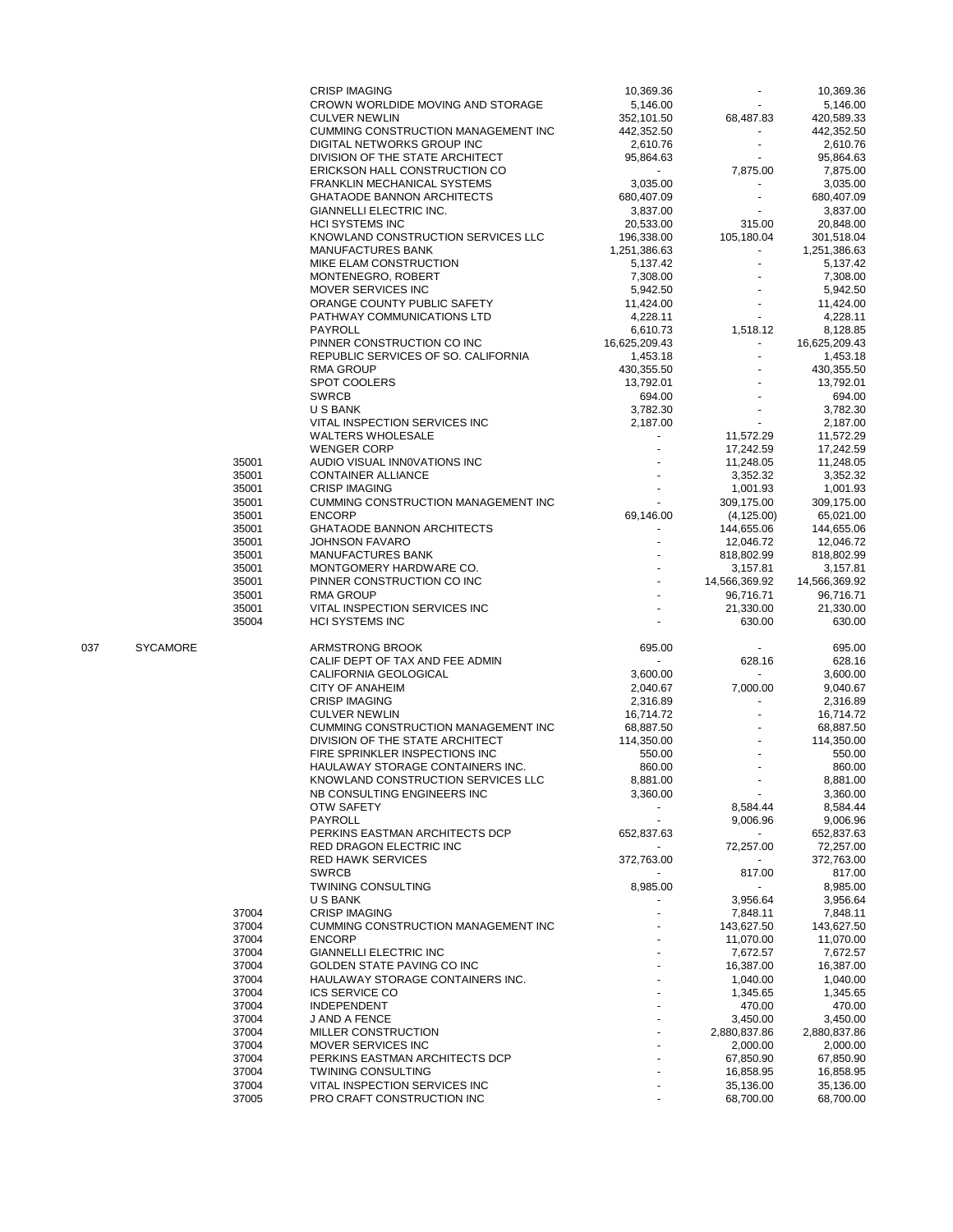| 038 | <b>BALL</b>            |                | <b>AUHSD - GRAPHIC ARTS</b>                                        | 240.00                 |                          | 240.00                   |
|-----|------------------------|----------------|--------------------------------------------------------------------|------------------------|--------------------------|--------------------------|
|     |                        |                | CALIF DEPT OF TAX AND FEE ADMINISTRATION                           | $\sim$                 | 1,800.70                 | 1,800.70                 |
|     |                        |                | CALIFORNIA GEOLOGICAL                                              | 3,600.00               |                          | 3,600.00                 |
|     |                        |                | <b>CITY OF ANAHEIM</b>                                             | 5,206.70               |                          | 5,206.70                 |
|     |                        |                | <b>CRISP IMAGING</b>                                               | 8,162.95               |                          | 8,162.95                 |
|     |                        |                | <b>CULVER NEWLIN</b><br><b>CUMMING CONSTRUCTION MANAGEMENT INC</b> | $\sim$                 | 165,573.32               | 165,573.32               |
|     |                        |                | DIVISION OF THE STATE ARCHITECT                                    | 81,592.50<br>62,010.77 | 24,502.50                | 106,095.00<br>62,010.77  |
|     |                        |                | <b>ENCORP</b>                                                      | 830.00                 |                          | 830.00                   |
|     |                        |                | FIRE SPRINKLER INSPECTIONS INC                                     | 550.00                 |                          | 550.00                   |
|     |                        |                | <b>GANAHL LUMBER CO</b>                                            | $\sim$                 | 223.09                   | 223.09                   |
|     |                        |                | <b>INDEPENDENT</b>                                                 | 1,487.20               | $\blacksquare$           | 1,487.20                 |
|     |                        |                | J.L. COBB PAINTING AND CONSTRUCTION                                | 1,162,081.45           | $\sim$                   | 1,162,081.45             |
|     |                        |                | MOVER SERVICES INC                                                 |                        | 2,000.00                 | 2,000.00                 |
|     |                        |                | <b>OTW SAFETY</b>                                                  |                        | 25,261.56                | 25,261.56                |
|     |                        |                | PAYROLL                                                            |                        | 4,159.80                 | 4,159.80                 |
|     |                        |                | PERKINS EASTMAN ARCHITECTS DCP                                     | 539,446.31             | $\blacksquare$           | 539.446.31               |
|     |                        |                | <b>SWRCB</b>                                                       |                        | 685.00                   | 685.00                   |
|     |                        |                | <b>TWINING CONSULTING</b>                                          | 19,052.20              | $\blacksquare$           | 19,052.20                |
|     |                        |                | U S BANK                                                           | $\sim$                 | 3,956.65                 | 3,956.65                 |
|     |                        |                | <b>VERNES PLUMBING INC</b>                                         | 3,540.00               |                          | 3,540.00                 |
|     |                        |                | VITAL INSPECTION SERVICES INC                                      | 5,751.00               | $\overline{\phantom{a}}$ | 5,751.00                 |
|     |                        | 38005          | CALIFORNIA CUSHION COMPANY INC.                                    | $\blacksquare$         | 72.18                    | 72.18                    |
|     |                        | 38005          | <b>CRISP IMAGING</b>                                               |                        | 7,844.34                 | 7,844.34                 |
|     |                        | 38005          | CUMMING CONSTRUCTION MANAGEMENT INC                                |                        | 146,437.50               | 146,437.50               |
|     |                        | 38005          | DIVISION OF THE STATE ARCHITECT                                    |                        | 28,100.00                | 28,100.00                |
|     |                        | 38005          | <b>ENCORP</b>                                                      |                        | 11,265.00                | 11,265.00                |
|     |                        | 38005          | <b>GIANNELLI ELECTRIC INC</b>                                      |                        | 5,163.00                 | 5,163.00                 |
|     |                        | 38005          | GOLDEN STATE PAVING CO INC                                         |                        | 1,900.00                 | 1,900.00                 |
|     |                        | 38005          | <b>ICS SERVICE CO</b><br><b>INDEPENDENT</b>                        |                        | 795.42                   | 795.42                   |
|     |                        | 38005<br>38005 | MD INSTALLATIONS INT'L INC.                                        |                        | 470.00                   | 470.00                   |
|     |                        | 38005          | MIKE ELAM CONSTRUCTION                                             |                        | 1,680.00<br>3,876.32     | 1,680.00<br>3,876.32     |
|     |                        | 38005          | MILLER CONSTRUCTION                                                |                        | 2,872,842.89             | 2,872,842.89             |
|     |                        | 38005          | PERKINS EASTMAN ARCHITECTS DCP                                     |                        | 36,997.35                | 36,997.35                |
|     |                        | 38005          | <b>TWINING CONSULTING</b>                                          |                        | 25,940.52                | 25,940.52                |
|     |                        | 38005          | VITAL INSPECTION SERVICES INC                                      |                        | 33,840.00                | 33,840.00                |
|     |                        |                |                                                                    |                        |                          |                          |
| 040 | <b>SOUTH</b>           |                | <b>CULVER NEWLIN</b>                                               | 29,338.80              |                          | 29,338.80                |
| 042 | <b>OXFORD</b>          |                | C TECH CONSTRUCTION INC.                                           | 1,618.00               |                          | 1,618.00                 |
|     |                        |                | CALIFORNIA DEPARTMENT OF EDUC.                                     | 6,323.20               |                          | 6,323.20                 |
|     |                        |                | <b>CULVER NEWLIN</b>                                               | 69,705.58              |                          | 69,705.58                |
|     |                        |                | ECONO FENCE INC                                                    | 63,455.00              |                          | 63,455.00                |
|     |                        |                | ERICKSON HALL CONSTRUCTION CO                                      | 408,354.56             |                          | 408,354.56               |
|     |                        |                | GERBER CONCRETE PUMPING INC.                                       | 330.00                 |                          | 330.00                   |
|     |                        |                | <b>INDEPENDENT</b>                                                 | 426.80                 |                          | 426.80                   |
|     |                        |                | KNOWLAND CONSTRUCTION SERVICES LLC                                 | 209,750.50             |                          | 209,750.50               |
|     |                        |                | PATHWAY COMMUNICATIONS LTD                                         | 5,624.55               |                          | 5,624.55                 |
|     |                        |                | PAYROLL                                                            | 13,997.55              | 69.52                    | 14,067.07                |
|     |                        |                | <b>WENGER CORP</b>                                                 | 46,215.74              |                          | 46,215.74                |
|     | <b>LEXINGTON</b>       |                |                                                                    |                        |                          |                          |
| 044 |                        |                | <b>CULVER NEWLIN</b><br>ORANGE COUNTY REGISTER                     | 57,858.77<br>2,702.76  | 117,516.68               | 175,375.45<br>2,702.76   |
|     |                        |                |                                                                    |                        |                          |                          |
| 050 | <b>DISTRICT OFFICE</b> |                | AMERICAN FENCE COMPANY INC                                         | 555.00                 |                          | 555.00                   |
|     |                        |                | <b>CRISP IMAGING</b>                                               | 368.03                 |                          | 368.03                   |
|     |                        |                | CUMMING CONSTRUCTION MANAGEMENT INC                                | 802,867.50             |                          | 802,867.50               |
|     |                        |                | <b>DIGITAL ELECTRIC INC.</b>                                       | 8,409.50               |                          | 8,409.50                 |
|     |                        |                | <b>ENCORP</b>                                                      | 980.00                 |                          | 980.00                   |
|     |                        |                | ERICKSON HALL CONSTRUCTION CO                                      | 37,149.75              |                          | 37,149.75                |
|     |                        |                | <b>HCI SYSTEMS INC</b>                                             | 2,170,825.65           |                          | 2,170,825.65             |
|     |                        |                | <b>INDEPENDENT</b>                                                 | 474.00                 |                          | 474.00                   |
|     |                        |                | KARCHER ENVIRONMENTAL INC                                          |                        |                          |                          |
|     |                        |                | KNOWLAND CONSTRUCTION SERVICES LLC                                 | 7,055.00               |                          | 7,055.00                 |
|     |                        |                | <b>KSR ASSOCIATES LLC</b>                                          | 44,042.81              |                          | 44.042.81                |
|     |                        |                | <b>LETNER ROOFING</b>                                              | 2,355,178.00           |                          | 2,355,178.00             |
|     |                        |                | LETTER PERFECT SIGNS                                               | 5,572.83               |                          | 5,572.83                 |
|     |                        |                | P2S ENGINEERING INC<br>PAYROLL                                     | 25,067.00<br>1,883.50  |                          | 25,067.00<br>1,883.50    |
|     |                        |                | WEATHERPROOFING TECHNOLOGIES INC                                   |                        |                          |                          |
|     |                        | 50001          | CUMMING CONSTRUCTION MANAGEMENT INC                                | 197,473.43             | 375,775.00               | 197,473.43<br>375,775.00 |
|     |                        | 50011          | <b>TREMCO</b>                                                      |                        | 1,410.00                 | 1,410.00                 |
|     |                        | 56002          | <b>HCI SYSTEMS INC</b>                                             |                        | 67,302.50                | 67,302.50                |
|     |                        |                |                                                                    |                        |                          |                          |
| 056 | <b>DISTRICT OFFICE</b> |                | <b>CRISP IMAGING</b>                                               | 3,122.63               |                          | 3,122.63                 |
|     |                        |                | <b>GHATAODE BANNON ARCHITECTS</b>                                  | 45,310.00              |                          | 45,310.00                |
|     |                        |                | KNOWLAND CONSTRUCTION SERVICES LLC                                 | 78.00                  |                          | 78.00                    |
|     |                        |                | PAYROLL                                                            | 323,975.73             | 375,464.33               | 699,440.06               |
|     |                        |                | TIME AND ALARM SYSTEM                                              | 48,154.75              |                          | 48,154.75                |